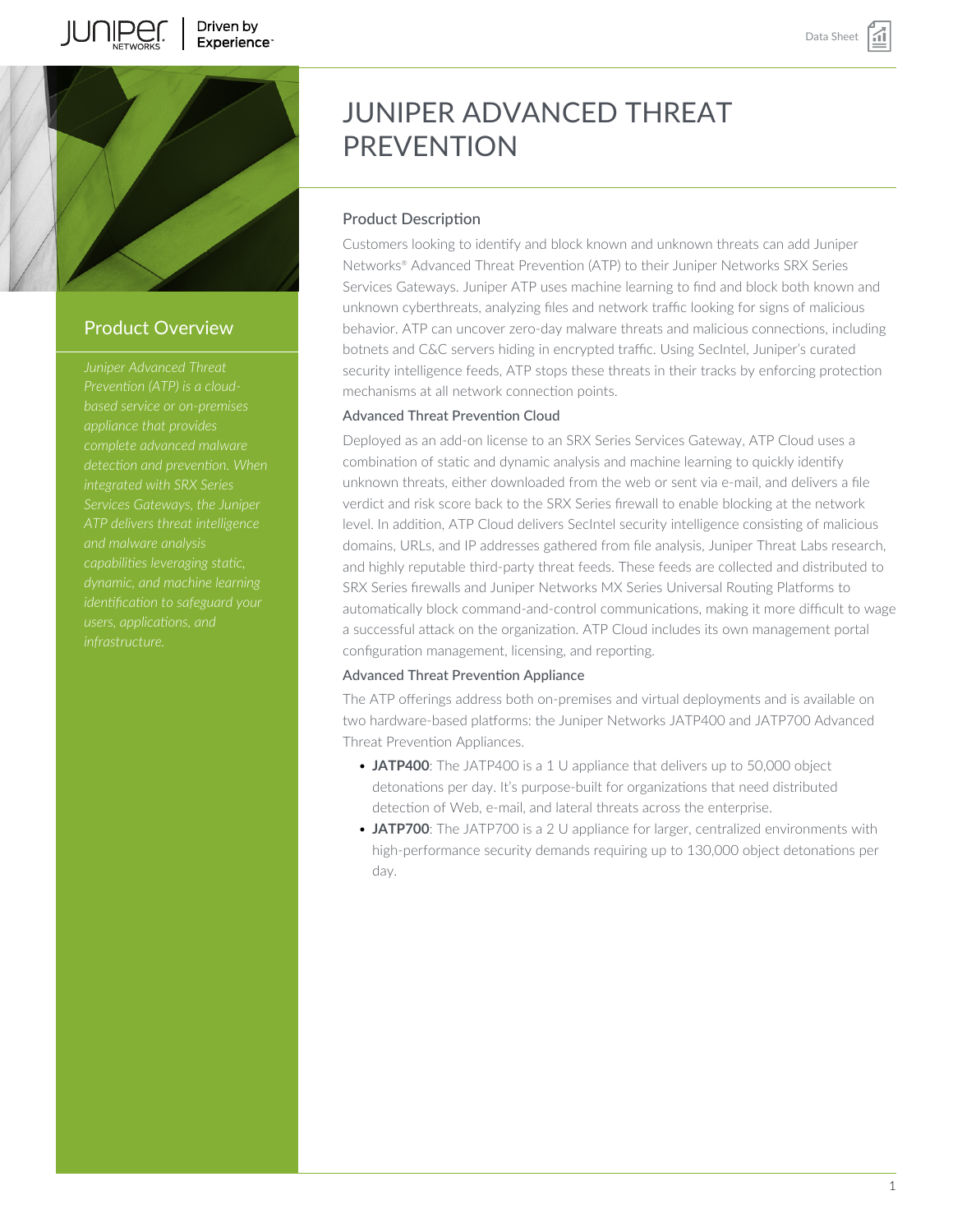Virtual versions of Juniper ATP, running on either VMware vSphere or ESXi, can be deployed with 8 or 24 virtual CPU cores, enabling it to process up to 116,000 object detonations per day.

Juniper ATP Appliances collect web, e-mail, and lateral traffic using either SRX Series firewalls or their own built-in collectors, making it an ideal fit for organizations employing multiple firewall solutions. Collected data is sent to an on-premises Juniper ATP Appliance for further processing by the ATP Appliance core, which identifies known and unknown threats and provides comprehensive analytics detailing the progression of the threat within the environment by mapping detections to the attack kill chain.

Once a threat is detected, the Juniper ATP Appliance sends firewall policy updates to the SRX Series firewall. The Juniper ATP Appliance can also be configured to update policies on third-party firewalls from vendors such as Palo Alto Networks, Fortinet, and Cisco.

The Juniper ATP solution also works with Juniper or third-party switches to quarantine threats, leveraging one-touch mitigation to isolate compromised hosts and limit the lateral spread of the infection. Juniper ATP builds a list of infected hosts based on its detections and works with Juniper Networks Policy Enforcer to integrate with Juniper Networks EX Series and QFX Series switches, or NAC vendors such as ForeScout, to block or quarantine compromised hosts on the network.

## Architecture and Key Components Advanced Threat Prevention Cloud

Juniper ATP leverages Juniper's next-generation SRX Series firewalls for traffic routing and visibility while offering cloud management of threat, configuration, and reporting.

The Juniper ATP Cloud identifies web-based or e-mail-borne threats. Using the SSL decryption capabilities of the SRX Series firewalls, any malware transmitted in encrypted sessions can also be easily identified. Support for SMTP and IMAP e-mail protocols allows Juniper ATP Cloud to examine e-mails for malicious attachments and quarantine e-mails that might pose a threat to the end user.

Juniper ATP Cloud utilizes public cloud infrastructure to deliver flexible and scalable file analysis and threat identification. All communications between the SRX Series firewall and the cloud secure and conducted over encrypted connections on both sides. Files uploaded to the cloud for processing are destroyed afterward to ensure privacy. A detailed description of the Juniper ATP Cloud privacy policy and the broader Juniper Networks privacy policy can be found on the product Web portal at [https://](https://www.juniper.net/us/en/privacy-policy.html) [www.juniper.net/us/en/privacy-policy.html.](https://www.juniper.net/us/en/privacy-policy.html)

Juniper ATP Cloud is available globally, with the service delivered from data centers in North America (U.S. and Canada), EMEA, and APAC. This widespread availability allows customers in these regions to benefit from the cloud-based threat prevention and intelligence services while addressing customers' data localization and data privacy concerns. Data submitted in a particular region will be processed in that region and will not leave its geographic boundaries. Customers have greater control over the location of the data, helping them comply with regulatory and privacy requirements.



*Figure 1: Juniper Advanced Threat Prevention Cloud architecture*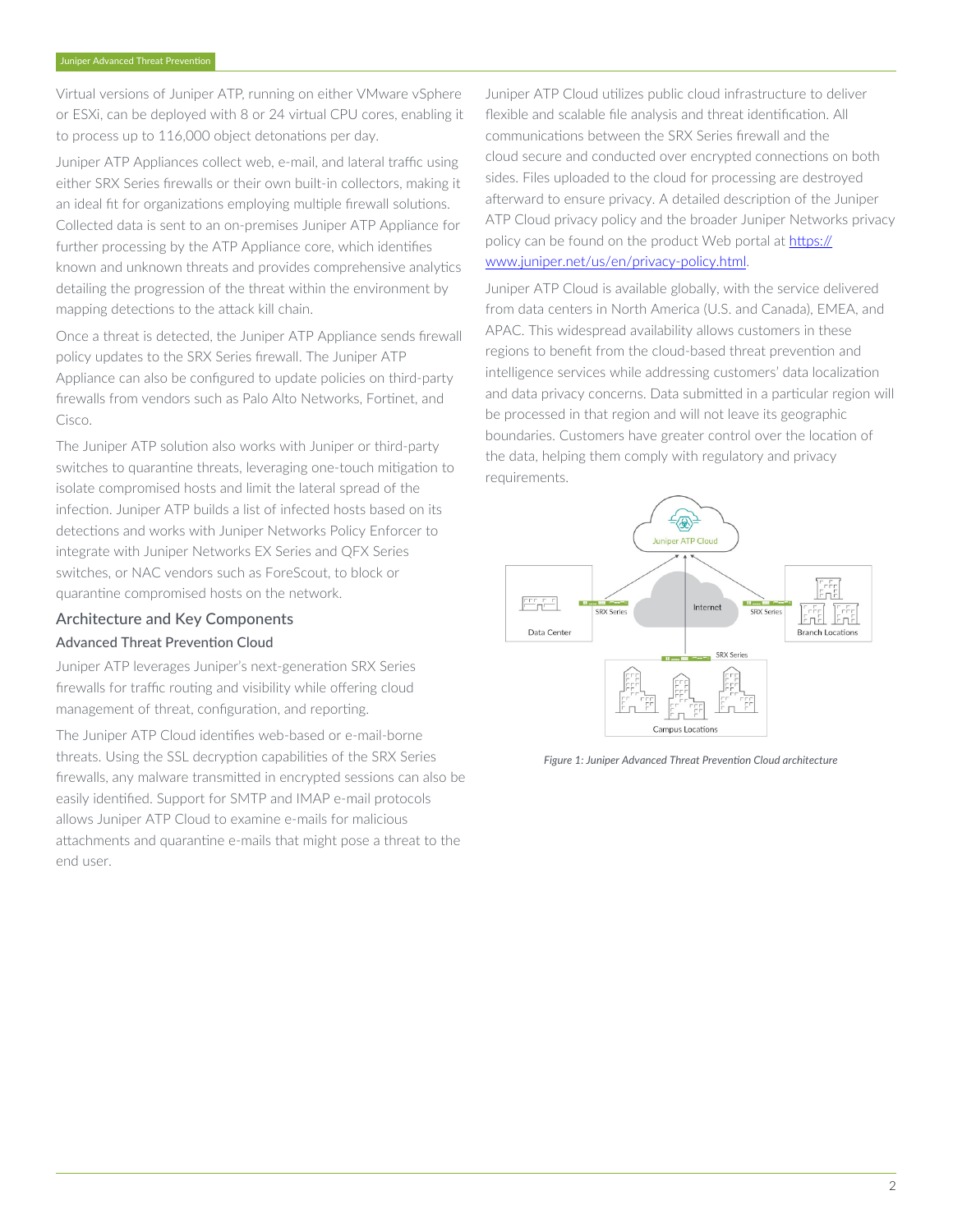## Juniper Advanced Threat Prevention Features and Benefits

| Feature                              | <b>Feature Description</b>                                                                                                                                                                                                                                                                                                                                                                                                                                                                                                                                                                                                                                                                                                               |  |  |  |  |
|--------------------------------------|------------------------------------------------------------------------------------------------------------------------------------------------------------------------------------------------------------------------------------------------------------------------------------------------------------------------------------------------------------------------------------------------------------------------------------------------------------------------------------------------------------------------------------------------------------------------------------------------------------------------------------------------------------------------------------------------------------------------------------------|--|--|--|--|
| <b>Malware Analysis</b>              | Malware analysis consists of both static and dynamic analysis of files downloaded from the Web or distributed over e-mail in order to identify malicious content and<br>detect whether the file tries to contact a Command and Control (C&C) server to install a malicious payload. If no threat is detected, the file will be downloaded or<br>delivered to the recipient. If malware or grayware is detected, the SRX Series firewall can block the download or prevent the e-mail from being delivered. Juniper ATP can<br>analyze files and executables for Windows Versions 7 and 10, Mac, Linux, and Android. Customers who create their own custom corporate Windows images can upload<br>those images to the JATP Appliance.     |  |  |  |  |
| <b>Encrypted Traffic</b><br>Insights | Encrypted Traffic Insights restores visibility lost due to encrypted traffic, without the heavy burden of full TLS/SSL decryption. SRX Series firewalls collect the relevant<br>SSL/TLS connection data, including certificates used, cipher suites negotiated, and connection behavior. This information is processed by Juniper ATP Cloud, which uses<br>network behavioral analysis and machine learning to determine whether the connection is benign or malicious. For encrypted traffic identified as malicious, policies<br>configured on the SRX Series firewall can be used to block those threats.                                                                                                                             |  |  |  |  |
| SecIntel                             | SecIntel provides curated security intelligence in the form of threat feeds that include malicious domains, URLs, and IP addresses used in known attack campaigns.<br>SecIntel also enables customers to feed and distribute their own threat intelligence for in-line blocking. This information is provided to an SRX Series firewall and, in some<br>cases, Juniper Networks MX Series Universal Routing Platforms and Juniper Networks EX Series and QFX Series switches to identify and block known threats.                                                                                                                                                                                                                        |  |  |  |  |
| <b>Adaptive Threat</b><br>Profiling  | To better combat the continuous onslaught of new threats, organizations can use ATP Cloud's Adaptive Threat Profiling to automatically create security intelligence threat<br>feeds based on who and what is currently attacking the network. Adaptive Threat Profiling leverages Juniper Security Services to classify endpoint behavior and build<br>custom threat intelligence feeds that can then be used for further inspection or blocking at multiple enforcement points, giving organizations the power to respond to<br>attacks in real time.                                                                                                                                                                                   |  |  |  |  |
| Attack<br>Analytics                  | The analytics view provides a window into what is happening, letting security operations employees see correlated threat activity occurring inside their network to quickly<br>identify high-priority threats, understand how to respond, and/or potentially quarantine to remediate the outbreak.                                                                                                                                                                                                                                                                                                                                                                                                                                       |  |  |  |  |
| Prevention and<br>Mitigation         | Malicious outbreaks can be blocked inline with a physical or virtual SRX Series firewall or detected and logged via a network tap with third-party firewalls. To prevent the<br>lateral spread of threats, Juniper ATP integrates with existing network access control (NAC) solutions to quarantine an infected host or drop it from the network until the<br>infection can be remediated to prevent the lateral spread of threats. Additionally, Juniper ATP's SecIntel threat feeds can also integrate with MX Series routers and EX<br>Series and OFX Series switches.                                                                                                                                                               |  |  |  |  |
| Automation                           | To help security operations personnel reduce the manual load of host or endpoint identification, Juniper ATP can triangulate IP addresses with media access control<br>(MAC) addresses to identify the infected machine or host. To automate prevention capabilities, Juniper ATP can integrate with third-party firewalls, switches, and wireless<br>technology to block users or quarantine hosts until the threat can be neutralized. This feature applies to SRX Series firewalls, MX Series routers, and EX Series and QFX<br>Series switches. Automation simplifies deployment by allowing organizations to set and define policies across a group of disparate systems rather than setting individual<br>policies on each device. |  |  |  |  |

#### Advanced Threat Prevention Appliance

The on-premises Juniper ATP Appliance can use the SRX Series firewalls as collectors for inline detection and blocking, or use its own built-in collector for use with third-party firewalls. For MSSP environments, the ATP Appliance can be deployed as a separate collector and core supporting multi-tenancy. A collector is deployed at each customer location, and a core or cluster of cores analyzes all traffic.

Files and related executables collected across the network are delivered to the SmartCore detection and analytics engine on a JATP400 or JATP700 appliance for further analysis. For air-gapped environments, the Juniper ATP Appliance can run in private mode, which provides malware detection, mitigation, and even correlation when Internet access is not available.

SRX Series firewalls can block threats detected by the SmartCore engine. To provide comprehensive attack analytics, the Juniper ATP Appliance also ingests detection logs from other identity and security products such as Active Directory, endpoint antivirus, firewalls, secure Web gateways, intrusion detection systems, and endpoint detection and response tools. Logs can be ingested directly from third-party devices, or they can be forwarded from existing security information and event management (SIEM)/system logging servers.



*Figure 2: Juniper Advanced Threat Prevention on-premises architecture*